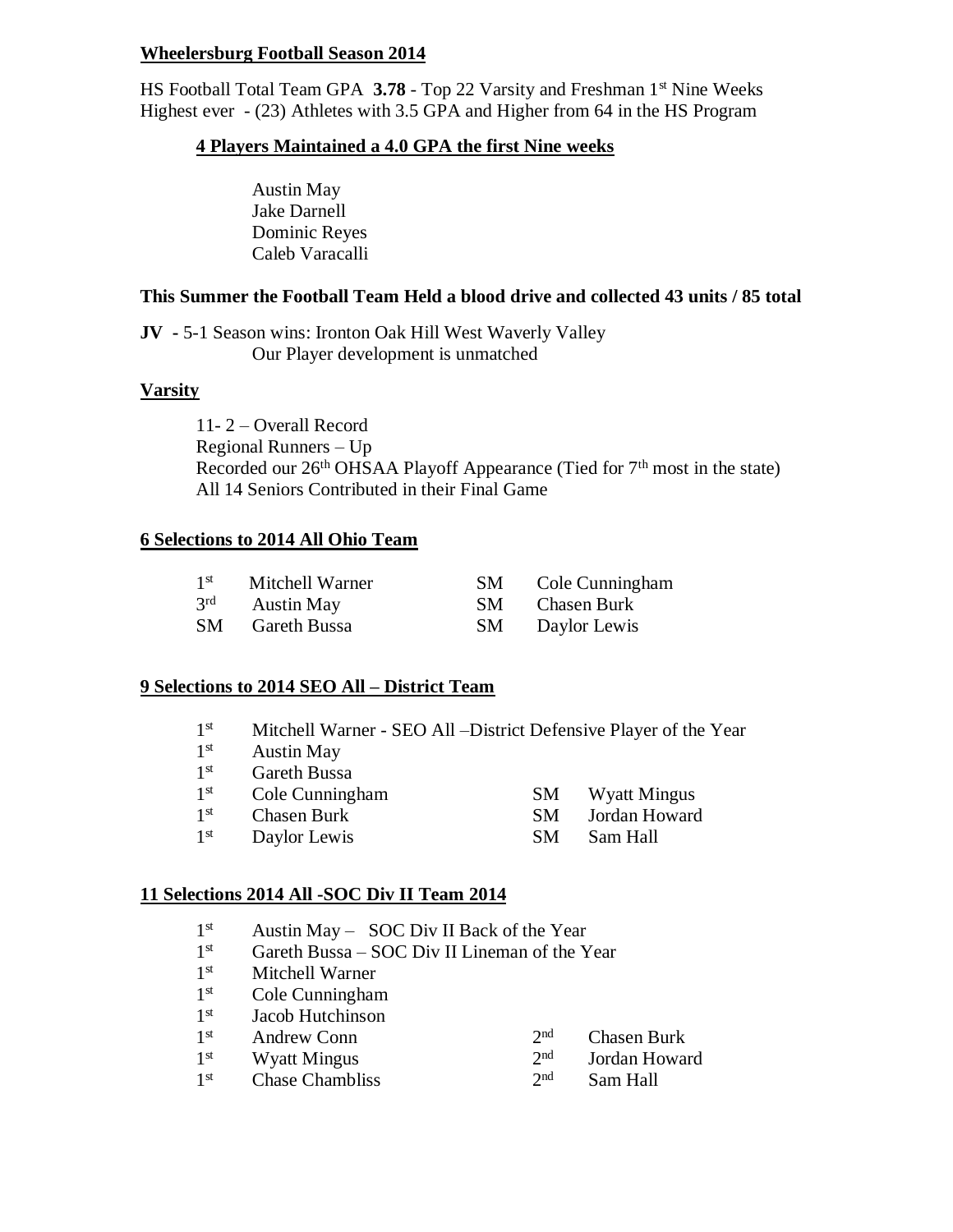# **Wheelersburg Football 2014 Team Awards**

# **WHS 2014 - Most Improved Player of the Year**

| <b>Wyatt Henderson</b> | - Defensive Back / Special Teams<br>- 38 Tackles - 1 Fumble recovery |
|------------------------|----------------------------------------------------------------------|
|                        | - 3 interceptions 2 pass Deflections<br>- 1 Defensive TD             |

### **WHS 2014 - Special Teams Player of the Year**

| <b>Tyler Dodridge</b> | - Special Teams                    |
|-----------------------|------------------------------------|
|                       | - Punt / $KO / KOR / EP$           |
|                       | - 100% Effort on Every Opportunity |

#### **WHS 2014 Offensive Back of the Year**

| <b>Austin May</b> | Quarterback / Defensive Back / Team Captain    |
|-------------------|------------------------------------------------|
|                   | $82/121 - 68\%$ Completion - 1436 yds – 20 TDS |
|                   | 160 carries $1108yds - 15$ TDs $-$             |

## **WHS 2014 Offensive Lineman of the Year**

| Gareth Bussa | $\sim$ | Offensive Guard             |  |
|--------------|--------|-----------------------------|--|
|              | -      | 4919 Total Yards of Offense |  |

# **WHS 2014 Offensive Lineman of the Year**

| <b>Chase Chambliss</b> | <b>Offensive Tackle</b>     |
|------------------------|-----------------------------|
|                        | 4919 Total Yards of Offense |

# **WHS 2014 Defensive Lineman of the Year**

**Mitchell Warner** - Defensive Lineman / Team Captain

- 45 tackles
- 11 sacks
- 1 Fumble Rec

#### **WHS 2014 Defensive Lineman of the Year**

| <b>Cole Cunningham</b> |  | Defensive Lineman |
|------------------------|--|-------------------|
|------------------------|--|-------------------|

- 66.5 Tackles (Team Leading)
- 6 Sacks 1 Pass Def
- 1 Fumble Recovery

# **WHS 2014 Defensive Back of the Year**

| <b>Chasen Burk</b> | Defensive Back |
|--------------------|----------------|
|                    |                |

- 41 tackles
- 3 Interception 4 Pass Deflections

# **WHS 2014 Andy Hopkins Most Valuable Player**

- **Austin May**  Quarterback / Defensive Back / Team Captain
	- 2500 Total yds of Offense
	- 35 Total TDs Rushing & Passing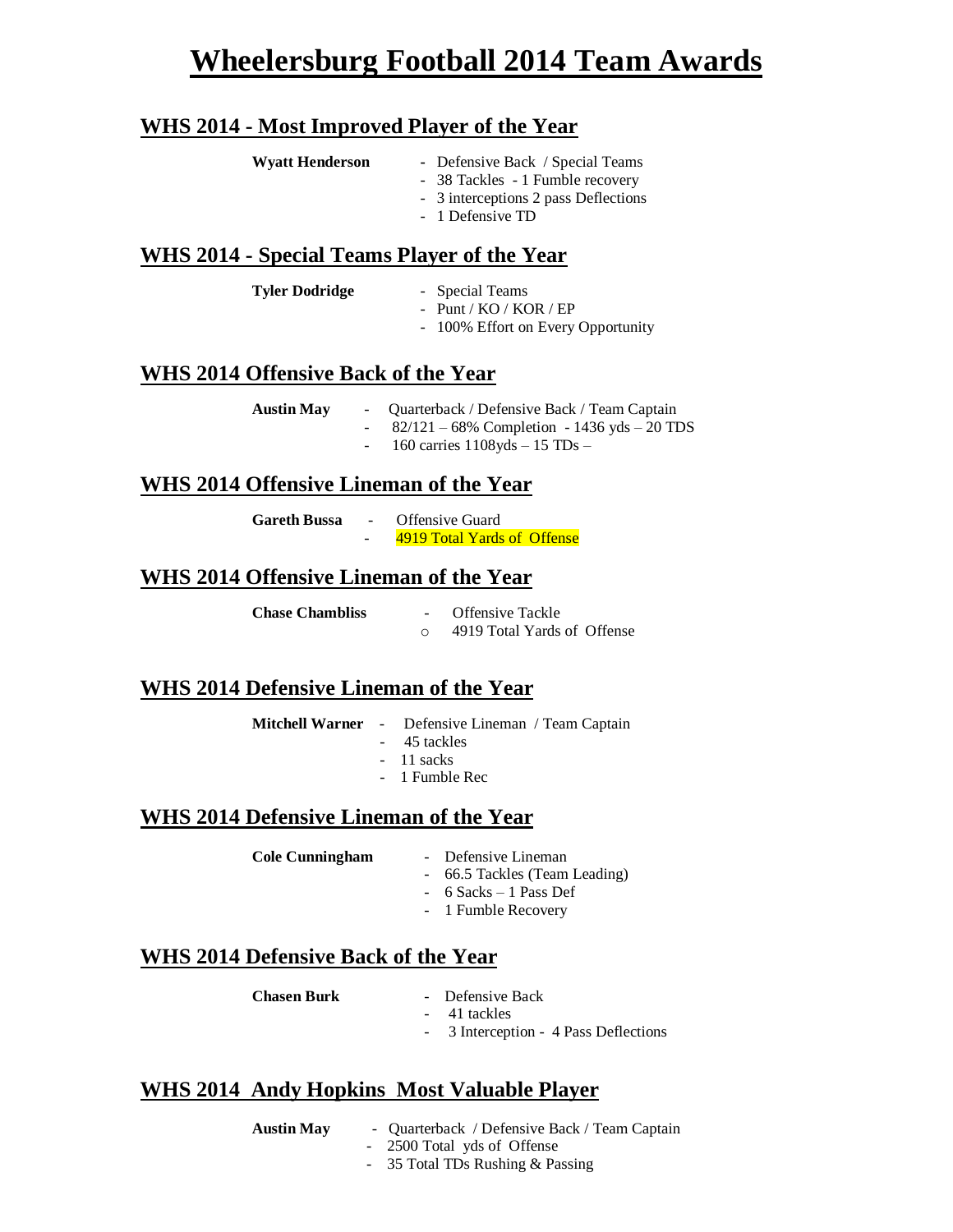# **2014 Ohio Division V South East District Defensive Player of the Year**

| <b>Mitchell Warner</b> | Defensive Lineman / Team Captain     |  |  |
|------------------------|--------------------------------------|--|--|
|                        | 45 tackles - 11 sacks - 1 Fumble Rec |  |  |

# **WHS 2014 Wendell McBrayer Pirate Pride Award**

Members of the 2014 Wheelersburg Pirate Football Team who exemplifies the qualities of Character, Integrity, Work Ethic, Inner Drive, and Competitiveness we have come to know and recognize as **"Pirate Pride"**

| <b>2014 Senior Pirates</b> | 2014- Season          |              |
|----------------------------|-----------------------|--------------|
| <b>Gareth Bussa</b>        | <b>Ironton</b>        | W 42-16      |
| <b>Chase Chambliss</b>     | <b>Oak Hill</b>       | W 54-7       |
| <b>Andrew Conn</b>         | <b>Portsmouth</b>     | W 45-13      |
| <b>Cole Cunningham</b>     | <b>Fairland</b>       | W 51-6       |
| <b>Tyler Dodridge</b>      | <b>Jackson</b>        | L $0-27$     |
| <b>P.I</b> Greeno          | <b>Coal Grove</b>     | W 28-18      |
| <b>Jacob Hutchinson</b>    | Waverly               | W 38-0       |
| <b>Tyler Jenkins</b>       | <b>Minford</b>        | W 42-6       |
| <b>Austin May</b>          | <b>Valley</b>         | W 33-7       |
| <b>Micah McAlister</b>     | West                  | W 37-21      |
| <b>Wyatt Mingus</b>        | <b>Liberty Union</b>  | W 42-3       |
| <b>Ian Salyers</b>         | <b>Ironton</b>        | W 38-7       |
| <b>Jacob Spradlin</b>      | <b>Bishop Hartley</b> | L $38-45$ ot |
| <b>Mitchell Warner</b>     |                       |              |
| .                          |                       |              |

All 14 seniors contributed in their Final Game

# **Area Recognition**

|                          | 1 <sup>st</sup> Team All Ohio D-Line                |
|--------------------------|-----------------------------------------------------|
|                          | SEO DIV V Defensive Player of the Year              |
|                          | 1 <sup>st</sup> Team SEO Div V All District Defense |
|                          | 1st Team All SOC Div II                             |
|                          | 3rd Team All Ohio                                   |
|                          | 1 <sup>st</sup> Team SEO Div V All District Offense |
|                          | Elite Tristate Sports Player of the Year            |
| $\overline{\phantom{0}}$ | SOC DIV II Back of the Year                         |
|                          | 1 <sup>st</sup> Team All SOC Div II                 |
| -                        | Special Mention All Ohio Offense                    |
|                          | 1st Team SEO Div V All District Offense             |
|                          | SOC Div II Lineman of the Year                      |
|                          | 1 <sup>st</sup> Team All SOC Div II                 |
| -                        | Special Mention All Ohio-State Offense              |
|                          | 1 <sup>st</sup> Team SEO Div V All District Defense |
|                          | 1 <sup>st</sup> Team All SOC Div II                 |
| -                        | Special Mention SEO Div V All-District              |
|                          | 1 <sup>st</sup> Team All SOC Div II                 |
|                          |                                                     |
|                          | 1 <sup>st</sup> Team All SOC Div II                 |
|                          | 1 <sup>st</sup> Team All SOC Div II                 |
|                          | 1st Team All SOC Div II                             |
|                          |                                                     |